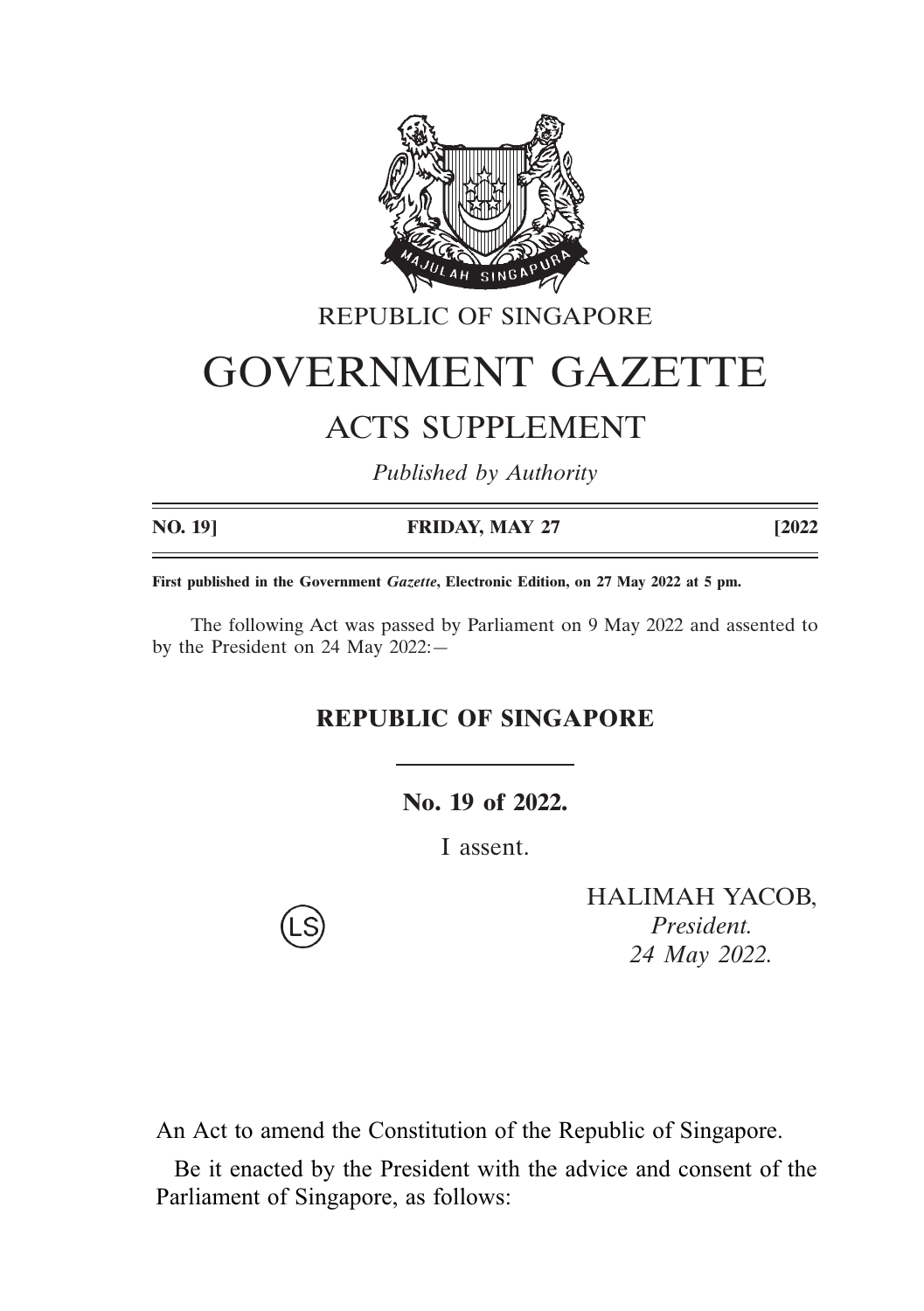#### Short title

1. This Act is the Constitution of the Republic of Singapore (Amendment) Act 2022.

#### Amendment of Article 37E

<sup>5</sup> 2. Article 37E of the Constitution of the Republic of Singapore (called in this Act the Constitution) is amended by deleting paragraph  $(c)$  (including the proviso) and substituting the following paragraph:

" $(c)$  has —

- <sup>10</sup> (i) been convicted of an offence by a court in Singapore or elsewhere and sentenced to imprisonment for a term of not less than one year or to a fine of not less than \$10,000 (or its equivalent in a foreign currency when sentenced); and
- (ii) not received a free pardon,

except that where the conviction is by a foreign court, the offence must also be one which, had it been committed in Singapore, would have been punishable by a court in Singapore.".

#### Amendment of Article 45

- 3. Article 45 of the Constitution is amended
	- (a) by deleting paragraph  $(e)$  of clause (1) (including the proviso) and substituting the following paragraph:

"(e) has  $-$ 

(i) been convicted of an offence by a court in Singapore or elsewhere and sentenced to imprisonment for a term of not less than one year or to a fine <sup>30</sup> of not less than \$10,000 (or its equivalent in a foreign currency when sentenced); and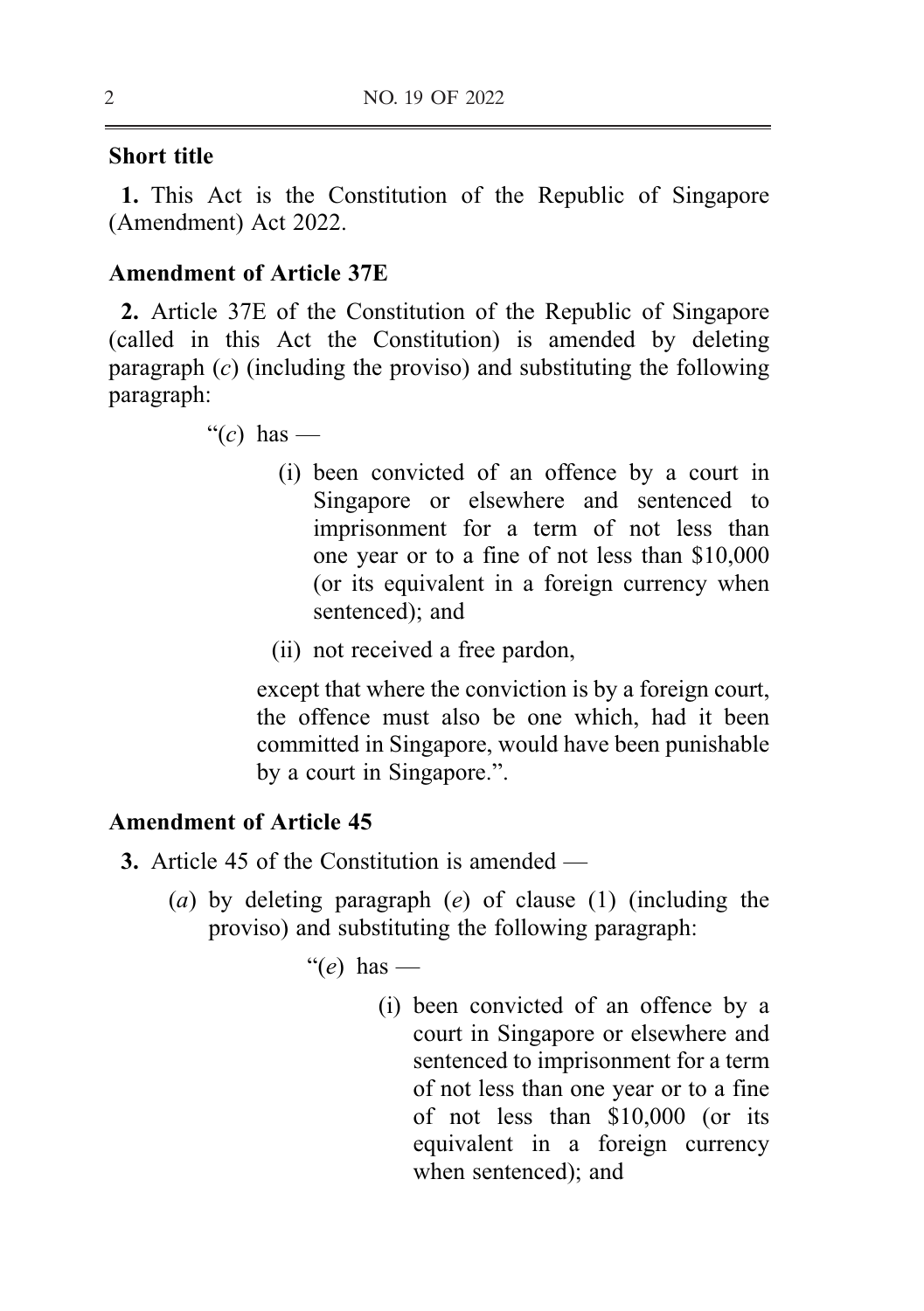(ii) not received a free pardon,

except that where the conviction is by a foreign court, the offence must also be one which, had it been committed in Singapore, would have been punishable by a court in <sup>5</sup> Singapore;"; and

(b) by deleting clause (3).

## Amendment of Article 46

4. Article 46(4) of the Constitution is amended by deleting paragraph  $(c)$  and substituting the following paragraph:

> " $(c)$  convicted of an offence by a court in Singapore or elsewhere and sentenced to imprisonment for a term of not less than one year or to a fine of not less than \$10,000 (or its equivalent in a foreign currency when sentenced); or".

# Amendment of Article 72

5. Article 72 of the Constitution is amended by deleting paragraph (c) (including the proviso) and substituting the following paragraph:

"(c) has  $-$ 

- (i) been convicted of an offence by a court in Singapore or elsewhere and sentenced to imprisonment for a term of not less than one year or to a fine of not less than \$10,000 (or its equivalent in a foreign currency when sentenced); and
- (ii) not received a free pardon,

except that where the conviction is by a foreign court, the offence must also be one which, had it been committed in Singapore, would have been punishable by a court in Singapore; or".